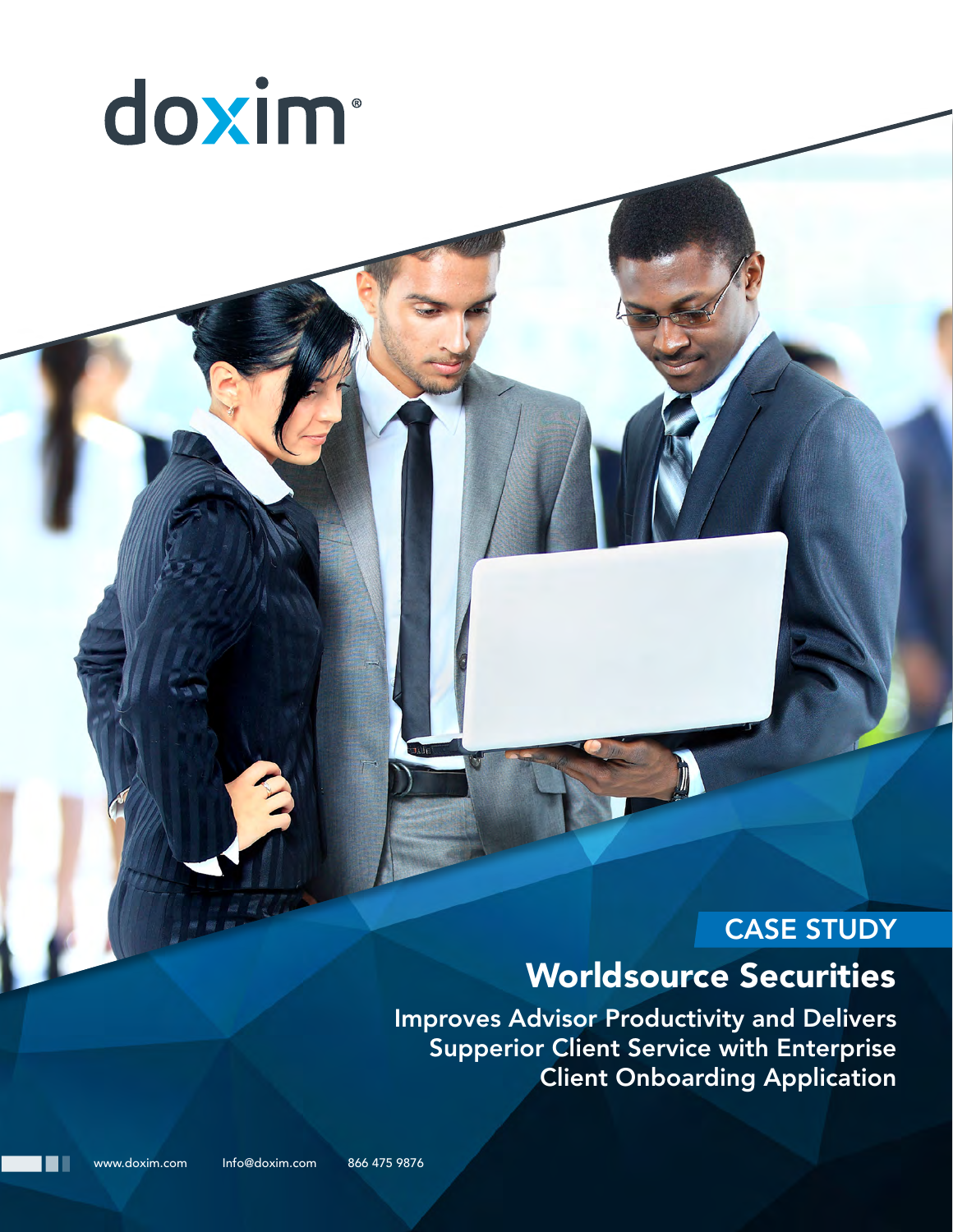

#### Executive Summary

#### **Customer**

Worldsource Securities Inc. is a member of IIROC and CIPF and is a wholly owned subsidiary of Guardian Capital Group Limited, located in 13 branches across Canada.

#### Challenge

Manual, time-consuming account opening process which limited visibility of account status during the approval process. Application rejections increase costs and impede timely account opens. Excessive costs associated with printing and storage of pre-printed forms, and courier costs for high priority accounts.

#### **Solution**

Worldsource selected Doxim's client onboarding application to automate over 1000 questions, 2 workflows, and 175 business rules and data-imaging, supporting advisors and head office across Canada.

#### Benefit

Accounts now open quickly, providing transparency at every level. Costs associated with shipping hard copy forms were significantly reduced, and access to print-ready, pre-populated forms ready for client signature.

#### The Customer

Account opening is a vital process for Worldsource Securities Inc. (Worldsource), reaching every aspect of its business from the client and the advisor, through to operations. With its original paper-based system, errors or incomplete documentation caused delays for all stakeholders, wasting resources and adding costs. Worldsource decided to automate their manual, paperbased account opening process to improve advisor productivity and deliver superior service to their clients.

Worldsource's independent advisors, located in 13 branches across Canada, are responsible for developing and managing client relationships. Prior to this automation, to open or update an account an advisor would manually complete the appropriate carbon-copy forms, send them to their branch manager, and then courier them to head office to open the account. Once received at head office, the application would be processed in the order it was received. First, operations staff would review the application for completeness. If the application contained an error or was missing documentation, it would be returned to the advisor causing the advisor to go through the process all over again, causing time delays and additional costs. If the application appeared complete, approval was obtained from the Compliance Department. Upon approval, operations staff would then manually enter the data into the ISM system. If an advisor needed to check the status of an application, he would call in to head-office or have to pro-actively monitor IBM's SIS ISM system to watch for status changes.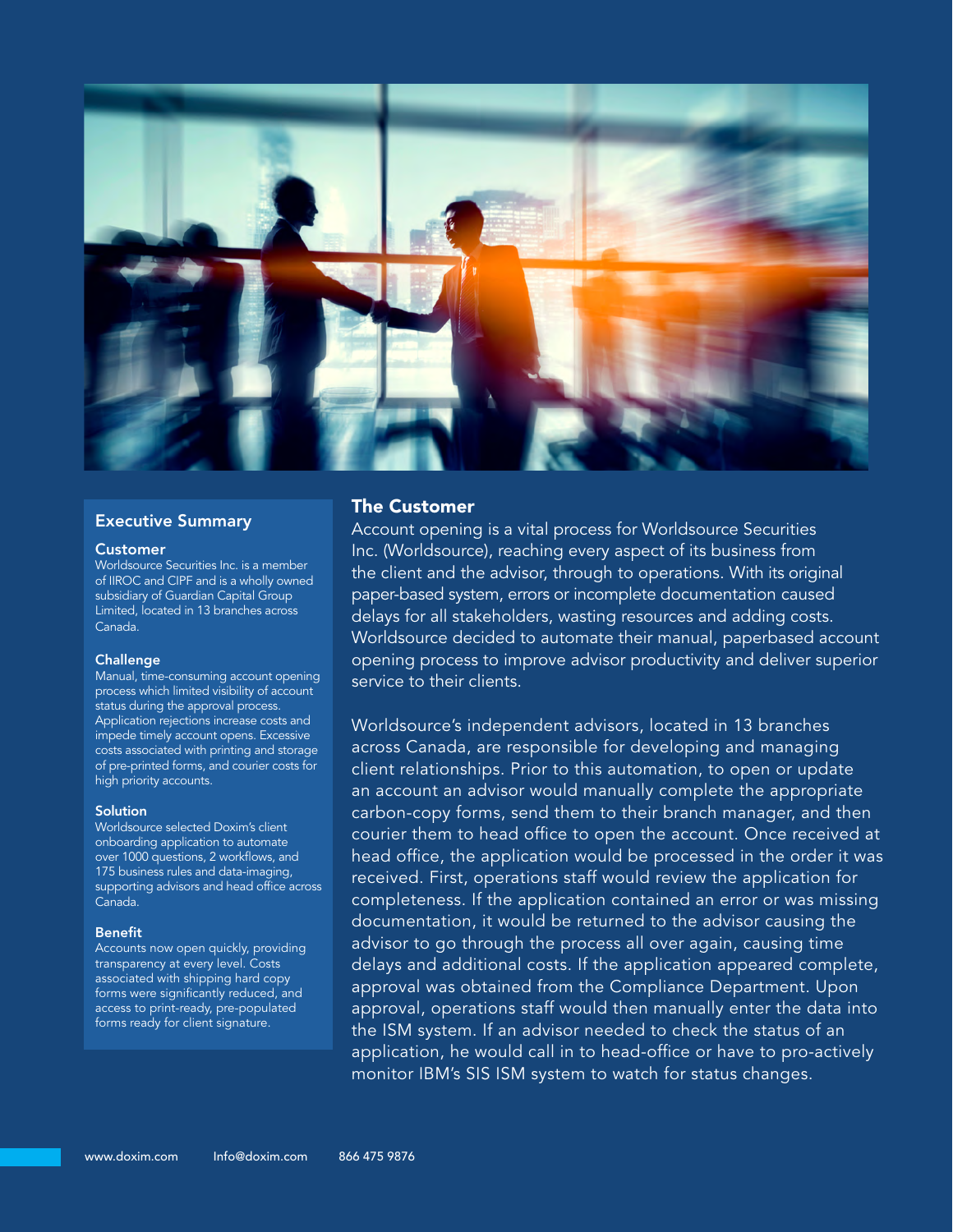

# The Challenge

With the manual, paper-based process, challenges included:

- Long lead time to open a new account
- Advisors absorbed the cost of doing business including ordering pre-printed forms and shipping
- Changes due to regulatory or business requirements were difficult and costly to implement
- High error rates increased costs and time to open account
- Tedious form completion with duplicate data entry from branches and head office
- Limited visibility into the status of an account for advisors and branches

### The Solution

## National Bank Correspondent Network Offers Electronic Account Opening

National Bank Correspondent Network (NBCN) launched a new electronic account opening system for their correspondents. The new front-office system, built on Doxim Client Onboarding, delivers real-time account opening with the flexibility and in-depth reporting to improve service for their correspondents across Canada. NBCN is the leading provider of wholesale securities processing in Canada and continues to redefine the industry through innovative product development, expert customer service, and leading technology.

Worldsource was driven to find an alternative to its manual, paper-based account opening process in order to improve operational efficiencies and reduce costs across the entire business.

Worldsource identified the following requirements for an automated account opening system:

- Same-day account opens
- Increase efficiency at branches for completing forms, including pre-populating forms and ensuring all client information is collected
- Reduce costs for advisors, branches, and headoffice, including printing, storage, and shipping costs
- Increase visibility at every stage of the account opening process
- Successful roll-out to branches and advisors with a high adoption rate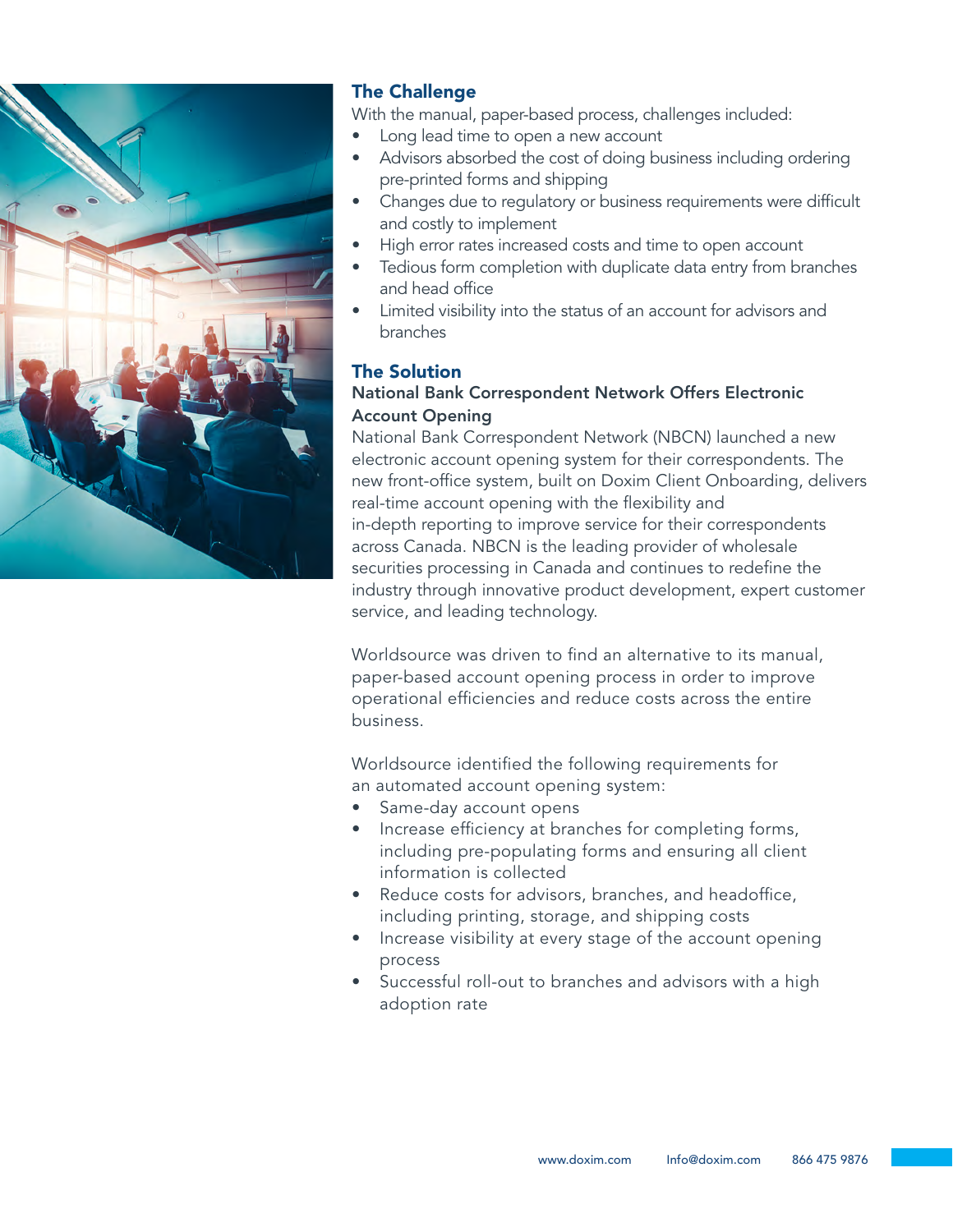

National Bank Correspondent Network (NBCN), a subsidiary of National Bank Financial, introduced Doxim Client Onboarding to Worldsource and the benefits of the system were realized immediately.

*"*Choosing to streamline our account opening system was a nobrainer. The manual process was no longer feasible for us and could not support our future growth objectives. As an NBCN correspondent, rolling out the Doxim Client Onboarding solution was extremely easy and took less than two months to deploy. Everything we needed, including the forms, was already in place allowing for quick adoption."

#### *- Caroline Sixsmith, V.P of Operations*

Worldsource's account opening process has now been streamlined, eliminating manual form completion and error checking. Applications can now be submitted and approved electronically, often within a few minutes. Account updates, which are triple in comparison to new account opens, can also be completed electronically with ease. The advisor begins the new account application process by entering the details in the convenient web-based system which tailors the questions depending on the client and account types selected at the beginning of the process. Unlike the manual, paper-based process, Doxim Client Onboarding has eliminated the need to enter duplicate data, resulting in an increase in advisor productivity. During the data entry process, the application highlights all mandatory fields which are required before the account can be submitted and automatically calculates any numeric fields reducing Not In Good Order scores.

Upon submission of the application, a personalized application kit is generated and is ready for client signature. All forms required for that account automatically populate for signature. The account proceeds throughout the approval process and can be monitored in real-time by the advisor or branch in addition to automatic notifications that are sent during this process. Compliance and branch managers receive applications in a pending queue and also receive notifications when there are new applications pending. Updates can now be performed directly within the client onboarding application, and once submitted, proceed through the approval workflow quickly and efficiently. The Doxim client onboarding solution has streamlined the approval process, eliminating the need for manual checking and expensive priority shipments.